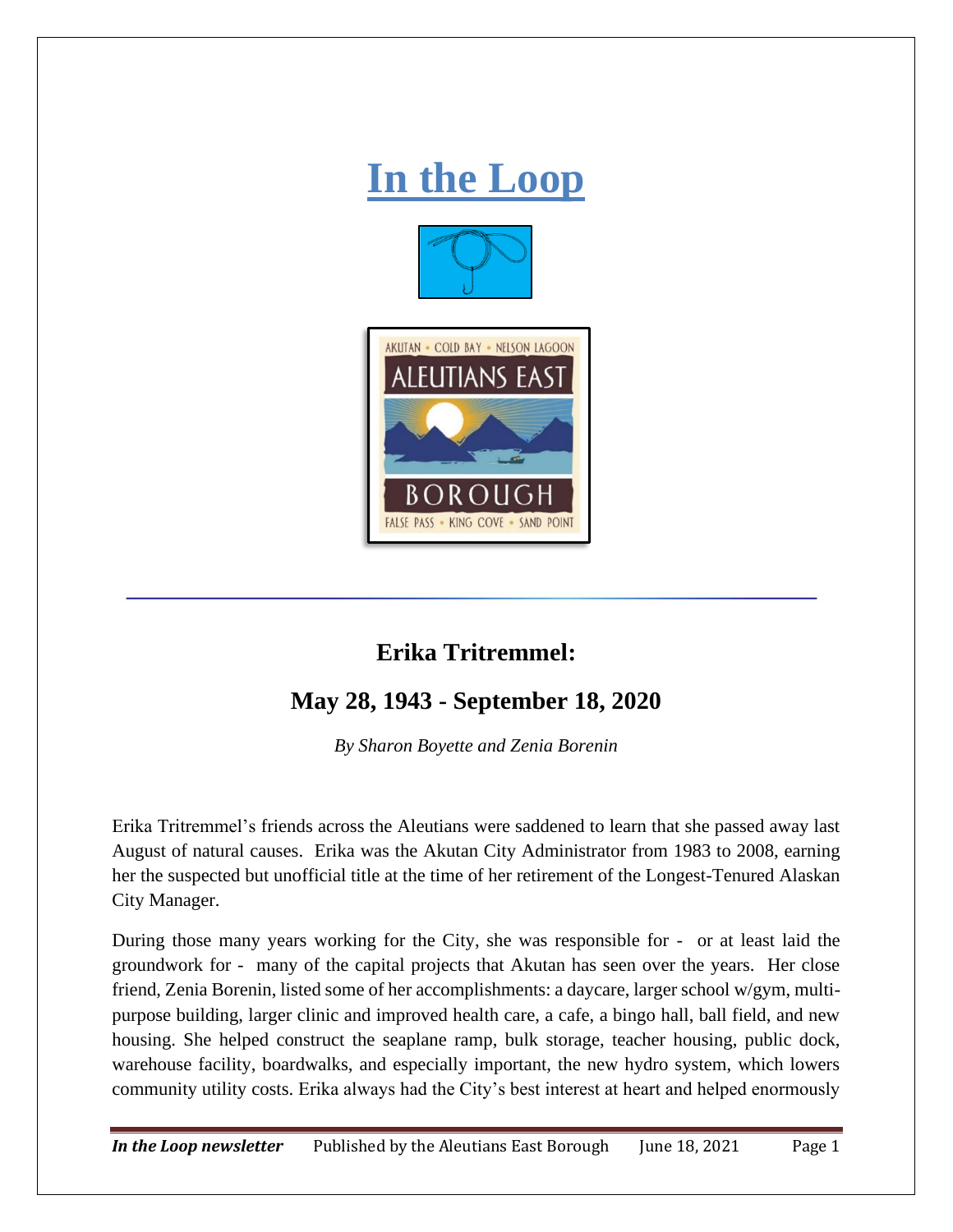with the community's growth. She cared deeply for the City of Akutan and the well-being of its residents.

But it is not the job that her many friends and colleagues remember but her passion for the community of Akutan and its people. Erika was known for her generosity and kindness to everyone but especially with Akutan residents. She provided frequent airport taxi service in Anchorage for visitors. Once when she returned from a visit to Akutan, she headed out after work with her own checkbook to buy a new mattress. It wasn't for her but for an elderly couple whom she had visited during her stay. She was asked how she was going to get it to Akutan and answered, "I don't know, but it has to be done, and I'll figure it out." Nothing would get in the way of that mission.

Akutan was Erika's home away from home. She and her (unofficially) adopted daughter, Rita Aleck, looked forward to traveling to and from Akutan each summer on the Tustumena. They would go out one month and return the next with great stories, a huge respect for the Akutan lifestyle, and renewed energy to make the community even better.



Erika Tritremmel served as the Administrator for the City of Akutan from 1983 to 2008. Photo courtesy: Zenia Borenin.

Erika was born in Germany and immigrated to New York City as a young teenager. She received her education in Seattle and later established residency in the United States. After hearing stories about Alaska, she moved here and was hired by the University of Alaska Anchorage, Arctic Environmental Information Data Center. Erika later went to work for the North Slope handling corporate land selections. After that, she joined Rural CAP for three years where she developed and ran a fuel loan program. Erika traveled extensively throughout Alaska during that time (120 communities). She was welcomed into every community and into many homes; always treated with kindness and respect. She returned that hospitality when any one of her Alaska friends visited Anchorage. Her door was always open. She was hired as the administrator for the City of Akutan in 1983 where she had developed many friendships during her long tenure.

Erika got a big laugh in the Anchorage office when she admitted with a grin that she didn't have lots of German friends because she claimed they were "difficult." She was very proud of being an Alaskan and a naturalized U.S. citizen. She displayed her pride after retirement by volunteering at the Anchorage elections office.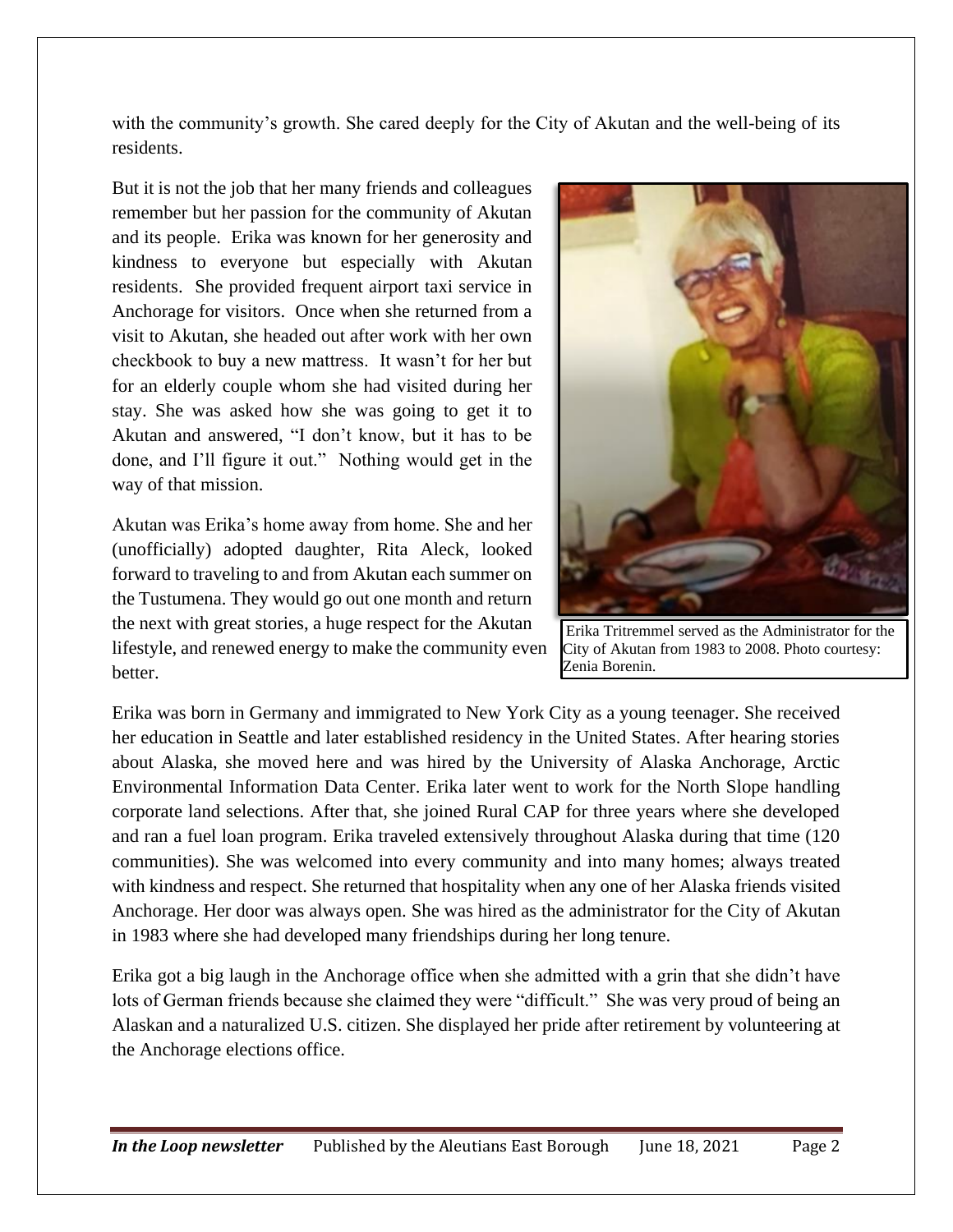Erika passed away on Sept. 18, 2020 in Anchorage. She was 77 years old. She leaves behind her siblings: Sonja Murphy, Buldur Tritremmel and Herbert Tritremmel, as well as Rita Aleck, who she helped raise. She is sorely missed, especially in Akutan. Our belated condolences go out to her family and to the many, many friends who loved her. She will always remain in our hearts.

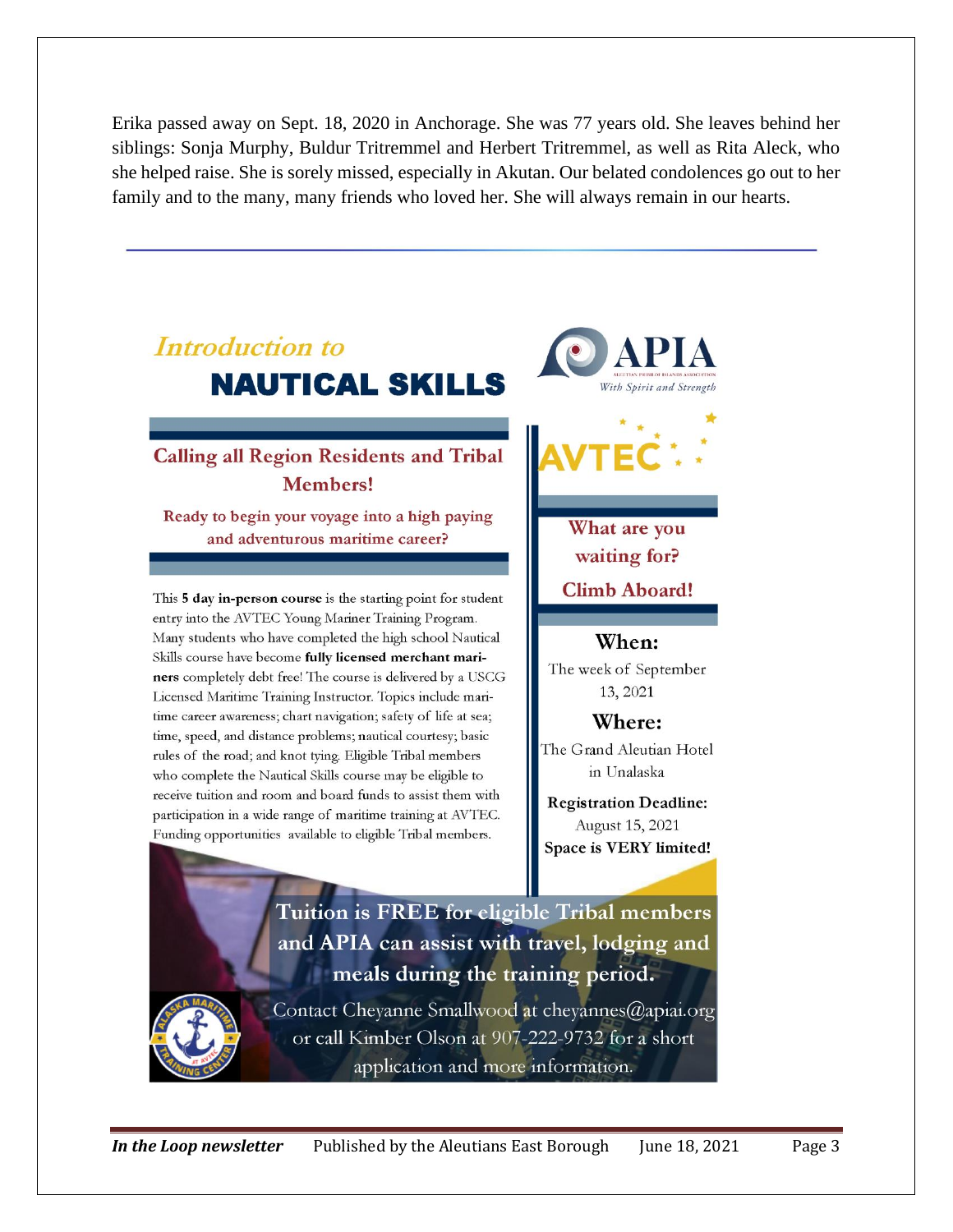## **SEEKING LOCAL GARDENERS AND FARMERS!**



Are you interested in helping build a local growers support network in your community? APIA is looking for gardeners/farmers to share their knowledge and experience growing food in the region so others can too

Videos will highlight:

- Gardening techniques - Suitable seed varieties Tips for extending the growing season - Pest/disease management - anything else you want to share!

Videos will be compiled into a series and aired on Heidi Rader's YouTube channel In the Alaska Garden. Here is the link to her YouTube channel

To learn more, contact Mikayla Clarke at <u>mikaylac@apiai.or</u>g or 603-366-8814

Link to YouTube Channel: **[https://www.youtube.com/playlist?app=desktop&list=PLaq6r5nsLDdfGTX5DsZEEdg90iJCo\\_z5a](https://www.youtube.com/playlist?app=desktop&list=PLaq6r5nsLDdfGTX5DsZEEdg90iJCo_z5a)**

*In the Loop newsletter* Published by the Aleutians East Borough June 18, 2021 Page 4